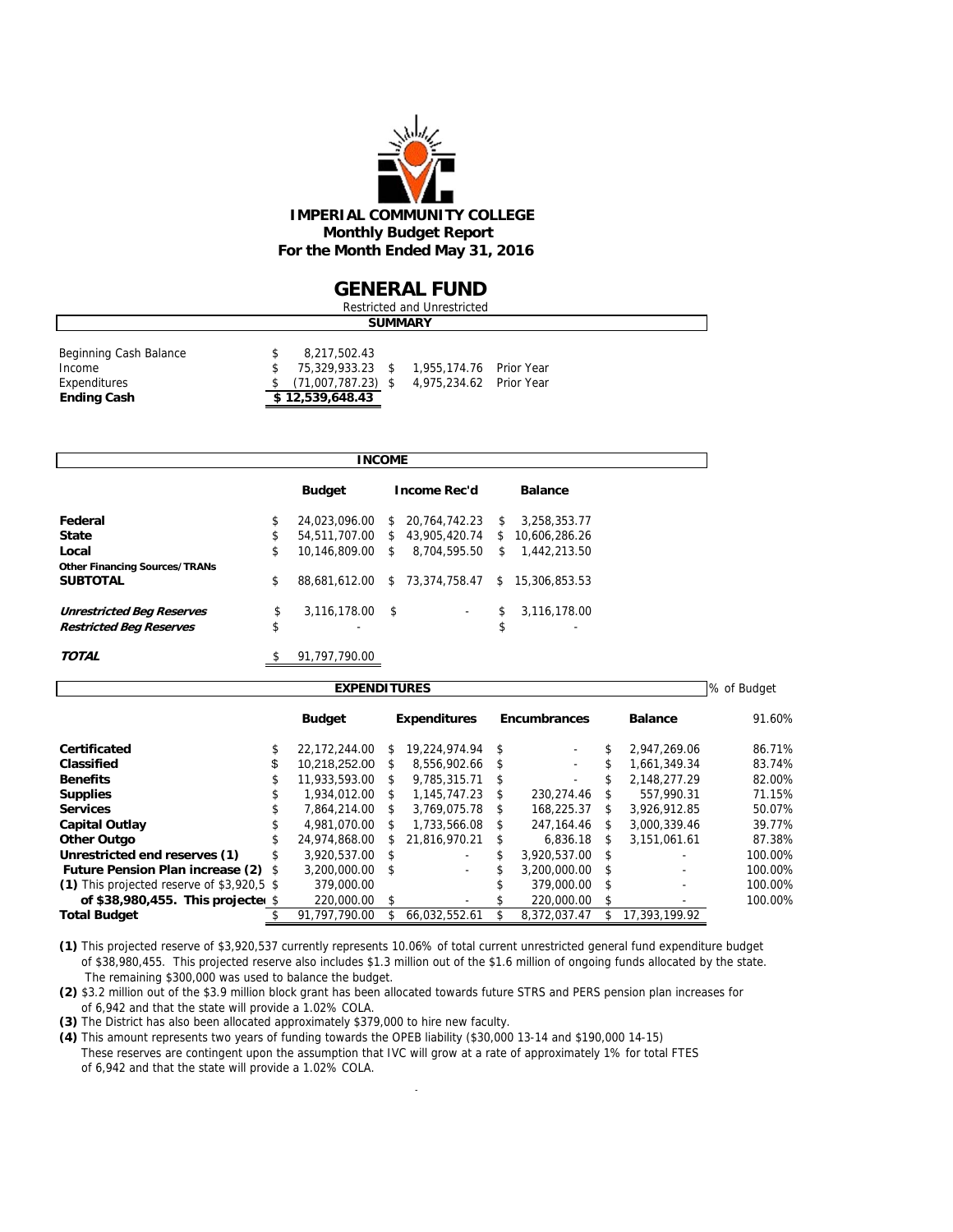

#### **IMPERIAL COMMUNITY COLLEGE Monthly Budget Report For the Month Ended May 31, 2016**

## **CHILD DEVELOPMENT FUND**

|                                                                                              |                      | <b>SUMMARY</b>                                             |               |                        |    |                          |    |                |             |  |  |  |  |
|----------------------------------------------------------------------------------------------|----------------------|------------------------------------------------------------|---------------|------------------------|----|--------------------------|----|----------------|-------------|--|--|--|--|
| <b>Beginning Cash Balance</b><br>Income<br><b>Expenditures</b><br><b>Ending Cash Balance</b> | \$<br>\$<br>\$<br>\$ | 55,895.70<br>545,227.01<br>$(539, 203.75)$ \$<br>61,918.96 | \$            | 82,953.03<br>82,199.13 |    | Prior Year<br>Prior Year |    |                |             |  |  |  |  |
|                                                                                              |                      |                                                            | <b>INCOME</b> |                        |    |                          |    |                |             |  |  |  |  |
| <b>Budget</b><br><b>Income Rec'd</b><br><b>Balance</b>                                       |                      |                                                            |               |                        |    |                          |    |                |             |  |  |  |  |
| Federal                                                                                      | \$                   |                                                            | \$            |                        | \$ |                          |    |                |             |  |  |  |  |
| <b>State</b>                                                                                 | \$                   | 834,997.00                                                 | \$            | 451,876.00             | \$ | 383,121.00               |    |                |             |  |  |  |  |
| Local                                                                                        | \$                   | 9.000.00                                                   | \$            | 10,397.98              | \$ | (1, 397.98)              |    |                |             |  |  |  |  |
| <b>SUBTOTAL</b>                                                                              | \$                   | 843,997.00                                                 | \$            | 462,273.98             | \$ | 381,723.02               |    |                |             |  |  |  |  |
| Other Fin Sources (Inter-fund)                                                               |                      |                                                            |               |                        |    |                          |    |                |             |  |  |  |  |
| <b>Beginning Balance</b>                                                                     | \$                   | 57,006.00                                                  | \$            |                        | \$ | 57,006.00                |    |                |             |  |  |  |  |
| <b>TOTAL</b>                                                                                 | \$                   | 901,003.00                                                 |               |                        |    |                          |    |                |             |  |  |  |  |
|                                                                                              |                      | <b>EXPENDITURES</b>                                        |               |                        |    |                          |    |                | % of Budget |  |  |  |  |
|                                                                                              |                      | <b>Budget</b>                                              |               | <b>Expenditures</b>    |    | Encumbrances             |    | <b>Balance</b> | 91.60%      |  |  |  |  |
| <b>Certificated</b>                                                                          | \$                   |                                                            | \$            |                        | \$ |                          | \$ |                |             |  |  |  |  |
| Classified                                                                                   | \$                   | 432,955.00                                                 | \$            | 274,874.97             | \$ |                          | \$ | 158,080.03     | 63.49%      |  |  |  |  |
| <b>Benefits</b>                                                                              | \$                   | 239,546.00                                                 | \$            | 159,124.95             |    |                          | \$ | 80,421.05      | 66.43%      |  |  |  |  |
| <b>Supplies</b>                                                                              | \$                   | 121,571.00                                                 | \$            | 10,322.87              | \$ | 983.74                   | \$ | 110,264.39     |             |  |  |  |  |
| <b>Services</b>                                                                              | \$                   | 35,323.00                                                  | \$            | 6,306.28               | \$ | 722.88                   | \$ | 28,293.84      |             |  |  |  |  |
| <b>Capital Outlay</b>                                                                        | \$                   | 18,000.00                                                  | \$            | 6,375.55               | \$ | 642.13                   | \$ | 10,982.32      |             |  |  |  |  |
| Other Outgo                                                                                  | \$                   | 13,387.00                                                  | \$            |                        | \$ |                          | \$ | 13,387.00      |             |  |  |  |  |
| Reserve Balance                                                                              | \$                   | 40,221.00                                                  | \$            |                        |    |                          | \$ | 40,221.00      |             |  |  |  |  |
| <b>Total Budget</b>                                                                          | $\overline{\$}$      | 901,003.00                                                 | \$            | 457,004.62             | \$ | 2,348.75                 | \$ | 441,649.63     |             |  |  |  |  |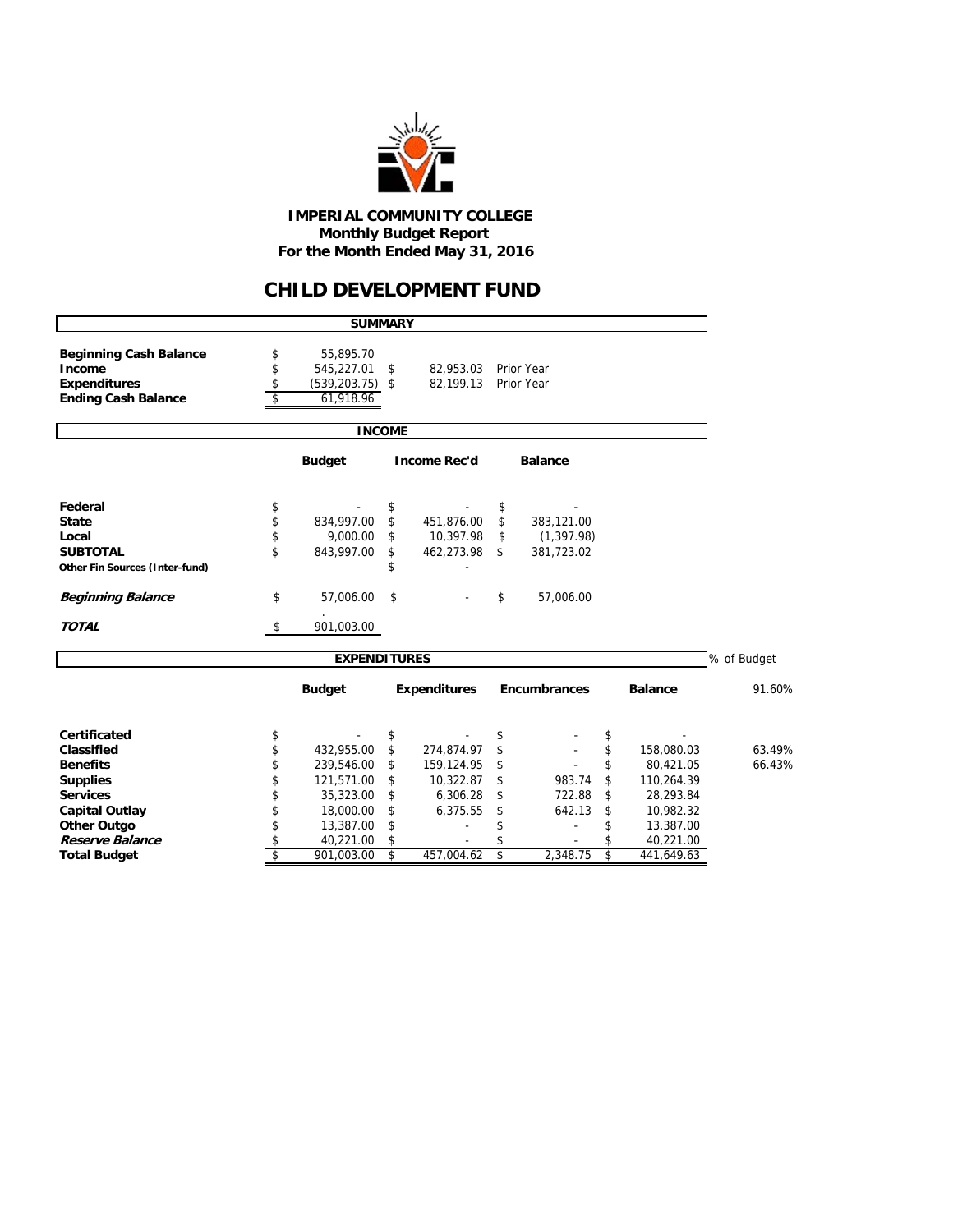

#### **Monthly Budget Report For the Month Ended May 31, 2016 IMPERIAL COMMUNITY COLLEGE**

# **CAPITAL PROJECTS FUND (COPs)**

| <b>SUMMARY</b>                |          |                     |          |                     |    |                     |    |                |  |  |  |
|-------------------------------|----------|---------------------|----------|---------------------|----|---------------------|----|----------------|--|--|--|
|                               |          |                     |          |                     |    |                     |    |                |  |  |  |
| <b>Beginning Cash Balance</b> | \$       | 350,660.52          |          |                     |    |                     |    |                |  |  |  |
| Income                        | \$       | 2,349.67            | \$       | 572.77              |    | Prior Year          |    |                |  |  |  |
| <b>Expenditures</b>           | \$       | $(2,939.08)$ \$     |          | $\sim$              |    | Prior Year          |    |                |  |  |  |
| <b>Ending Cash Balance</b>    | \$       | 350,071.11          |          |                     |    |                     |    |                |  |  |  |
|                               |          |                     |          |                     |    |                     |    |                |  |  |  |
|                               |          | <b>INCOME</b>       |          |                     |    |                     |    |                |  |  |  |
|                               |          |                     |          |                     |    |                     |    |                |  |  |  |
| Federal                       |          |                     |          |                     |    |                     |    |                |  |  |  |
| <b>State</b>                  | \$<br>\$ |                     | \$<br>\$ |                     | \$ |                     |    |                |  |  |  |
|                               |          |                     |          |                     | \$ |                     |    |                |  |  |  |
| Local                         | \$       | 1,800.00            | \$       | 1,776.90            | \$ | 23.10               |    |                |  |  |  |
| <b>SUBTOTAL</b>               | \$       | 1,800.00            | \$       | 1,776.90            | \$ | 23.10               |    |                |  |  |  |
| <b>Beginning Balance</b>      | \$       | 351,233.00          | \$       |                     | \$ | 351,233.00          |    |                |  |  |  |
| <b>TOTAL</b>                  | \$       | 353,033.00          |          |                     |    |                     |    |                |  |  |  |
|                               |          | <b>EXPENDITURES</b> |          |                     |    |                     |    |                |  |  |  |
|                               |          | <b>Budget</b>       |          | <b>Expenditures</b> |    | <b>Encumbrances</b> |    | <b>Balance</b> |  |  |  |
| <b>Certificated</b>           | \$       |                     | \$       |                     | \$ |                     | \$ |                |  |  |  |
| Classified                    | \$       |                     | \$       |                     | \$ |                     | \$ |                |  |  |  |
| <b>Benefits</b>               | \$       |                     | \$       |                     | \$ |                     | \$ |                |  |  |  |
| <b>Supplies</b>               | \$       |                     | \$       |                     | \$ |                     | \$ |                |  |  |  |
| <b>Services</b>               | \$       |                     | \$       |                     | \$ |                     | \$ |                |  |  |  |
| <b>Capital Outlay</b>         | \$       | 353,033.00          | \$       | 2,939.08            | \$ | 1,929.25            | \$ | 348, 164. 67   |  |  |  |
| <b>Other Outgo</b>            | \$       |                     |          |                     | \$ |                     | \$ |                |  |  |  |
| <b>Total Budget</b>           | \$       | 353,033.00          | \$       | 2,939.08            | \$ | 1,929.25            | \$ | 348, 164. 67   |  |  |  |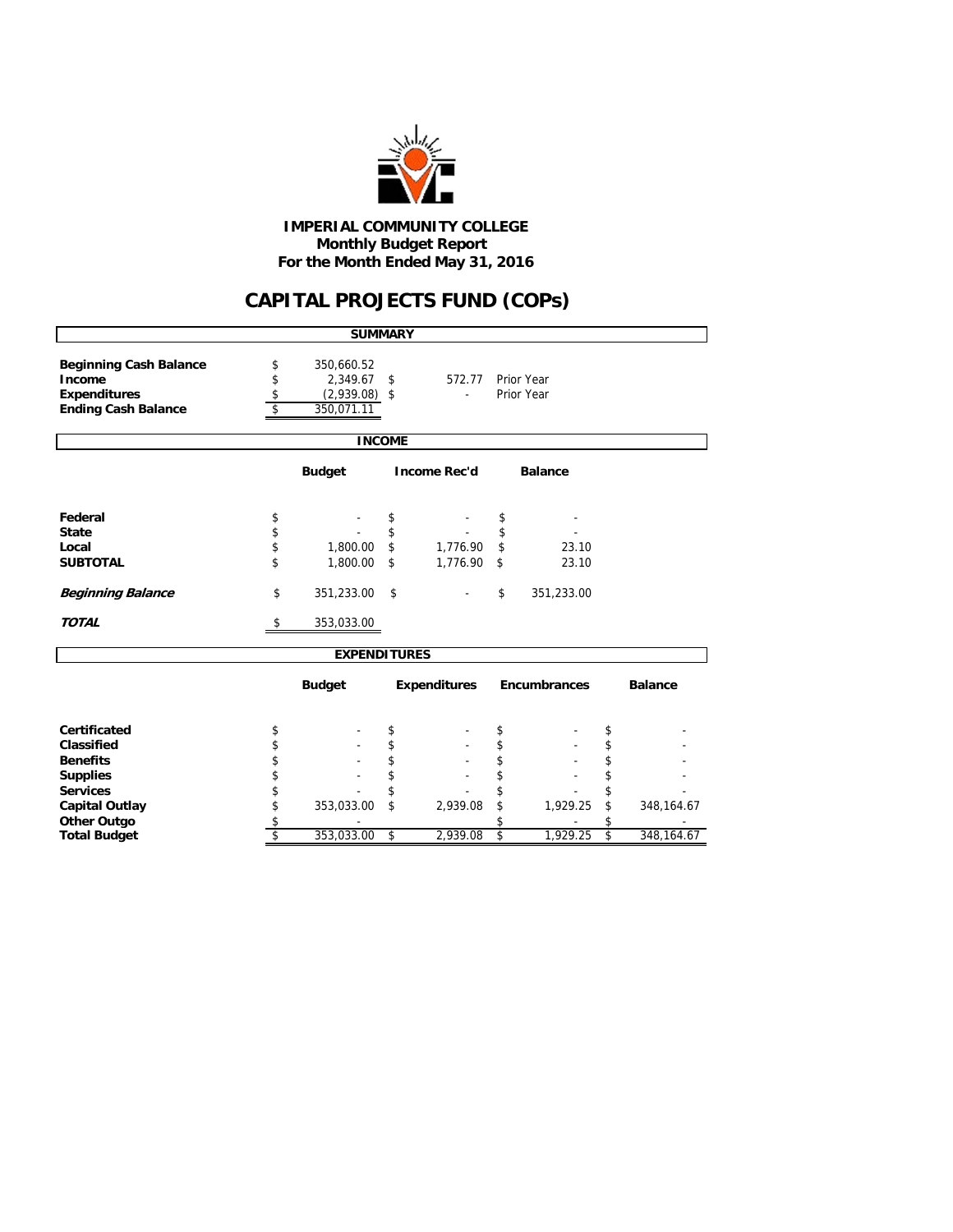

#### **IMPERIAL COMMUNITY COLLEGE Monthly Budget Report For the Month Ended May 31, 2016**

### **IVC BUILDING FUND**

Redevelopment Agencies Restricted Funds

|                               | <b>SUMMARY</b>          |               |                     |                     |                |
|-------------------------------|-------------------------|---------------|---------------------|---------------------|----------------|
| <b>Beginning Cash Balance</b> | \$<br>890,125.19        |               |                     |                     |                |
| Income                        | \$<br>289,211.32        | \$            | 1,360.81            | Prior Year          |                |
| <b>Expenditures</b>           | \$<br>$(313,995.69)$ \$ |               | 19,606.77           | Prior Year          |                |
| <b>Ending Cash Balance</b>    | \$<br>865,340.82        |               |                     |                     |                |
|                               |                         |               |                     |                     |                |
|                               |                         | <b>INCOME</b> |                     |                     |                |
|                               | <b>Budget</b>           |               | <b>Income Rec'd</b> | <b>Balance</b>      |                |
|                               |                         |               |                     |                     |                |
| Federal                       | \$                      | \$            |                     | \$                  |                |
| <b>State</b>                  | \$                      | \$            |                     | \$                  |                |
| Local                         | \$<br>300,000.00        | \$            | 287,850.51          | \$<br>12,149.49     |                |
| <b>SUBTOTAL</b>               | \$<br>300,000.00        | \$            | 287,850.51          | \$<br>12,149.49     |                |
| <b>Beginning Balance</b>      | \$<br>871,865.00        | \$            |                     | \$<br>871,865.00    |                |
| <b>TOTAL</b>                  | \$<br>1,171,865.00      |               |                     |                     |                |
|                               | <b>EXPENDITURES</b>     |               |                     |                     |                |
|                               | <b>Budget</b>           |               | <b>Expenditures</b> | <b>Encumbrances</b> | <b>Balance</b> |
| Certificated                  | \$                      | \$            |                     | \$                  | \$             |
| Classified                    | \$                      | \$            |                     | \$                  | \$             |
| <b>Benefits</b>               | \$                      | \$            |                     | \$                  | \$             |
| <b>Supplies</b>               | \$<br>1,000.00          | \$            | 799.61              | \$                  | \$<br>200.39   |
| <b>Services</b>               | \$<br>27,000.00         |               |                     | \$                  | \$             |
|                               |                         |               | 24,395.10           | 1,500.00            | 1,104.90       |
| <b>Capital Outlay</b>         | \$<br>295,000.00        | \$            | 269,194.21          | \$<br>21,740.12     | \$<br>4,065.67 |

**Other Outgo because the contract contract to the set of the set of the set of the set of the set of the set of the set of the set of the set of the set of the set of the set of the set of the set of the set of the set o Reserve Balance** \$ - 848,865.00 \$ - \$ 848,865.00 \$

**Total Budgett 1,171,865.00** \$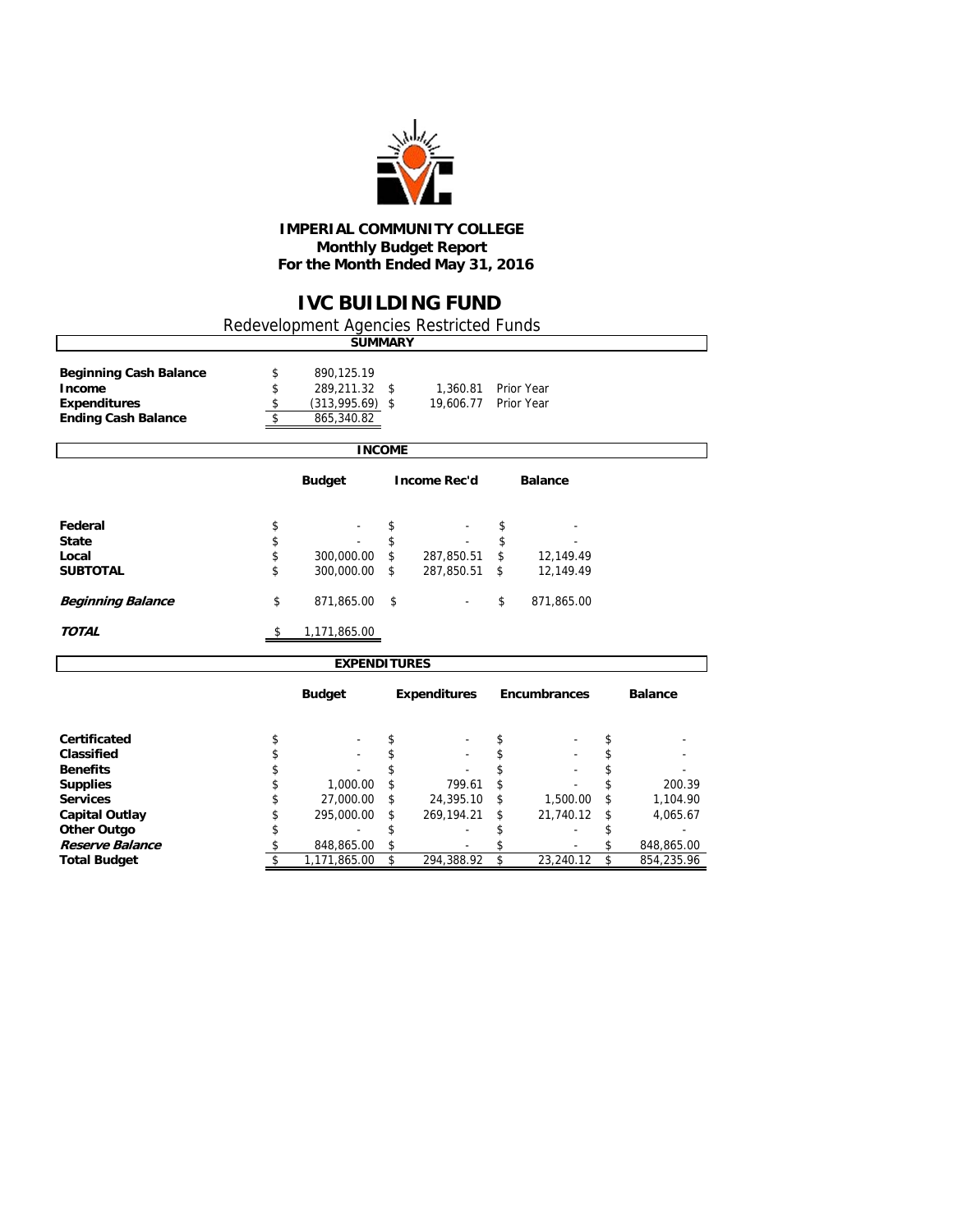

#### **IMPERIAL COMMUNITY COLLEGE Monthly Budget Report For the Month Ended May 31, 2016**

## **IVC SELF-INSURANCE FUND**

| <b>SUMMARY</b>                                         |    |                     |    |                     |    |                     |    |                |  |  |  |
|--------------------------------------------------------|----|---------------------|----|---------------------|----|---------------------|----|----------------|--|--|--|
| <b>Beginning Cash Balance</b>                          | \$ | 52,630.35           |    |                     |    |                     |    |                |  |  |  |
| Income                                                 | \$ | 353.87              | \$ | 85.96               |    | Prior Year          |    |                |  |  |  |
| <b>Expenditures</b>                                    | \$ |                     | \$ |                     |    | Prior Year          |    |                |  |  |  |
| <b>Ending Cash Balance</b>                             | \$ | 52,984.22           |    |                     |    |                     |    |                |  |  |  |
|                                                        |    |                     |    |                     |    |                     |    |                |  |  |  |
|                                                        |    | <b>INCOME</b>       |    |                     |    |                     |    |                |  |  |  |
| <b>Budget</b><br><b>Income Rec'd</b><br><b>Balance</b> |    |                     |    |                     |    |                     |    |                |  |  |  |
|                                                        |    |                     |    |                     |    |                     |    |                |  |  |  |
| Federal                                                | \$ |                     | \$ |                     | \$ |                     |    |                |  |  |  |
| <b>State</b>                                           | \$ |                     | \$ |                     | \$ |                     |    |                |  |  |  |
| Local                                                  | \$ | 300.00              | \$ | 267.91              | \$ | 32.09               |    |                |  |  |  |
| <b>SUBTOTAL</b>                                        | \$ | 300.00              | \$ | 267.91              | \$ | 32.09               |    |                |  |  |  |
| <b>Beginning Balance</b>                               | \$ | 52,716.00           | \$ |                     | \$ | 52,716.00           |    |                |  |  |  |
| <b>TOTAL</b>                                           | S  | 53,016.00           |    |                     |    |                     |    |                |  |  |  |
|                                                        |    | <b>EXPENDITURES</b> |    |                     |    |                     |    |                |  |  |  |
|                                                        |    | <b>Budget</b>       |    | <b>Expenditures</b> |    | <b>Encumbrances</b> |    | <b>Balance</b> |  |  |  |
| Certificated                                           | \$ |                     | \$ |                     | \$ |                     | \$ |                |  |  |  |
| Classified                                             | \$ |                     | \$ |                     | \$ |                     | \$ |                |  |  |  |
| <b>Benefits</b>                                        | \$ |                     | \$ |                     | \$ |                     | \$ |                |  |  |  |
| <b>Supplies</b>                                        | \$ |                     | \$ |                     | \$ |                     | \$ |                |  |  |  |
| <b>Services</b>                                        | \$ |                     | \$ |                     | \$ |                     | \$ |                |  |  |  |
| <b>Capital Outlay</b>                                  | \$ |                     | \$ |                     | \$ |                     | \$ |                |  |  |  |
| <b>Other Outgo</b>                                     | \$ |                     | \$ |                     | \$ |                     | \$ |                |  |  |  |
| Reserve Balance                                        | \$ | 53,016.00           | \$ |                     | \$ | 53,016.00           | \$ |                |  |  |  |
| <b>Total Budget</b>                                    | \$ | 53,016.00           | \$ |                     | \$ | 53,016.00           | \$ |                |  |  |  |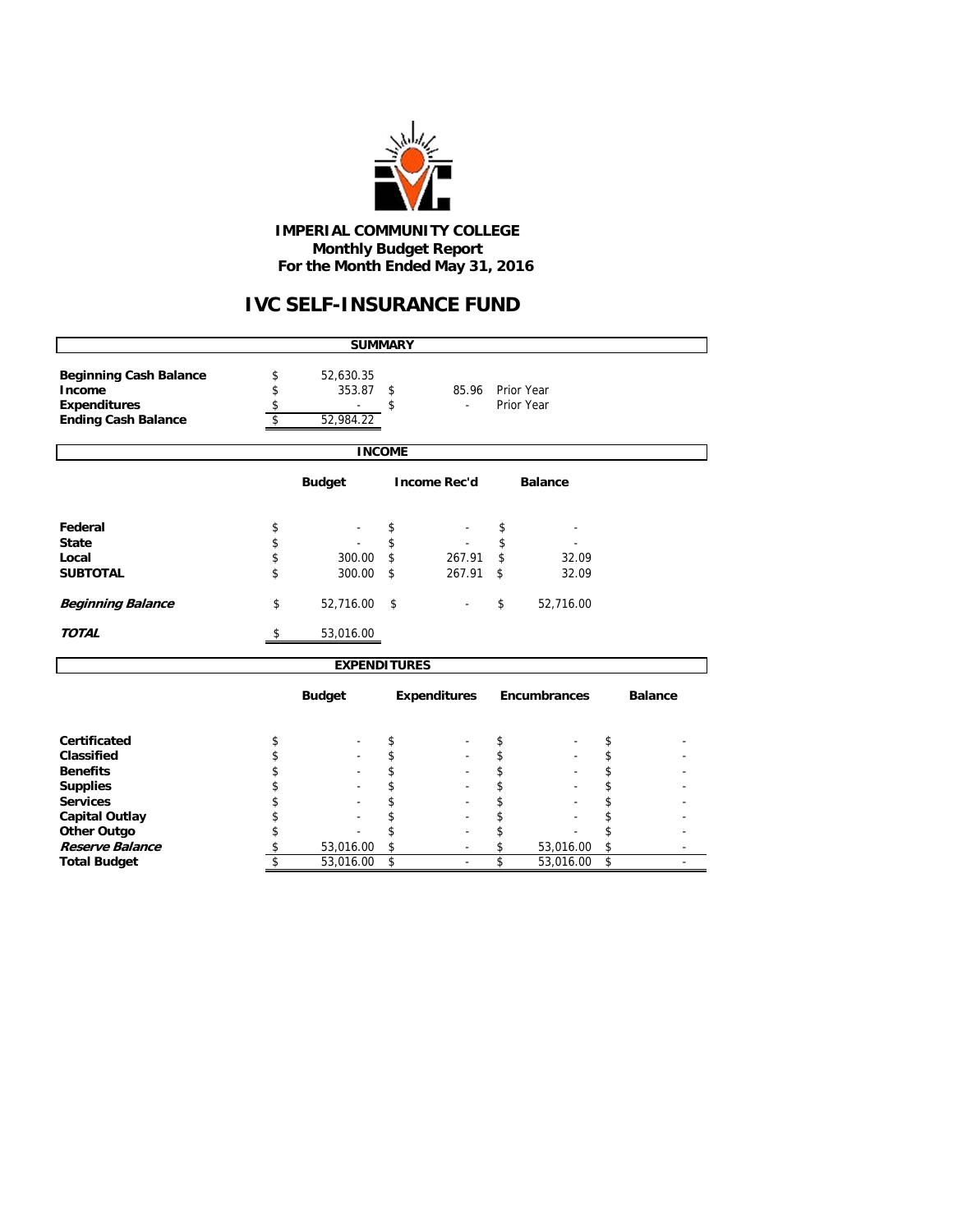

#### **Monthly Budget Report For the Month Ended May 31, 2016 IMPERIAL COMMUNITY COLLEGE**

## **GENERAL OBLIGATION BOND FUND**

|                                                                                              |                      |                                         | Measure L |                                    |    |                          |    |                |  |  |  |  |
|----------------------------------------------------------------------------------------------|----------------------|-----------------------------------------|-----------|------------------------------------|----|--------------------------|----|----------------|--|--|--|--|
|                                                                                              |                      | <b>SUMMARY</b>                          |           |                                    |    |                          |    |                |  |  |  |  |
| <b>Beginning Cash Balance</b><br>Income<br><b>Expenditures</b><br><b>Ending Cash Balance</b> | \$<br>\$<br>\$<br>\$ | 9,900.16<br>493.55<br>$(10, 393.71)$ \$ | \$        | 249.36<br>$\overline{\phantom{a}}$ |    | Prior Year<br>Prior Year |    |                |  |  |  |  |
|                                                                                              |                      | <b>INCOME</b>                           |           |                                    |    |                          |    |                |  |  |  |  |
| <b>Budget</b><br><b>Income Rec'd</b><br><b>Balance</b>                                       |                      |                                         |           |                                    |    |                          |    |                |  |  |  |  |
| Federal                                                                                      | \$                   |                                         | \$        |                                    | \$ |                          |    |                |  |  |  |  |
| <b>State</b>                                                                                 | \$                   |                                         | \$        |                                    | \$ |                          |    |                |  |  |  |  |
| Local                                                                                        | \$                   | 245.00                                  | \$        | 244.19                             | \$ | 0.81                     |    |                |  |  |  |  |
| <b>SUBTOTAL</b>                                                                              | \$                   | 245.00                                  | \$        | 244.19                             | \$ | 0.81                     |    |                |  |  |  |  |
| <b>Beginning Balance</b>                                                                     | \$                   | 10,149.00                               | \$        |                                    | \$ | 10,149.00                |    |                |  |  |  |  |
| <b>TOTAL</b>                                                                                 | \$                   | 10,394.00                               |           |                                    |    |                          |    |                |  |  |  |  |
|                                                                                              |                      | <b>EXPENDITURES</b>                     |           |                                    |    |                          |    |                |  |  |  |  |
|                                                                                              |                      | <b>Budget</b>                           |           | <b>Expenditures</b>                |    | Encumbrances             |    | <b>Balance</b> |  |  |  |  |
| <b>Certificated</b>                                                                          | \$                   |                                         | \$        |                                    | \$ |                          | \$ |                |  |  |  |  |
| Classified                                                                                   | \$                   |                                         | \$        |                                    | \$ |                          | \$ |                |  |  |  |  |
| <b>Benefits</b>                                                                              | \$                   |                                         | \$        |                                    | \$ |                          | \$ |                |  |  |  |  |
| <b>Supplies</b>                                                                              | \$                   |                                         |           |                                    | \$ |                          | \$ |                |  |  |  |  |
| <b>Services</b>                                                                              | \$                   | 10,394.00                               | \$        | 10,393.71                          | \$ |                          | \$ | 0.29           |  |  |  |  |
| <b>Capital Outlay</b>                                                                        | \$                   |                                         | \$        |                                    | \$ |                          | \$ |                |  |  |  |  |
| Other Outgo                                                                                  | \$                   |                                         | \$        |                                    | \$ |                          | \$ |                |  |  |  |  |
| <b>Reserve Balance</b>                                                                       | \$                   |                                         | \$        |                                    | \$ |                          | \$ |                |  |  |  |  |
| <b>Total Budget</b>                                                                          | \$                   | 10,394.00                               | \$        | 10,393.71                          | \$ |                          | \$ | 0.29           |  |  |  |  |